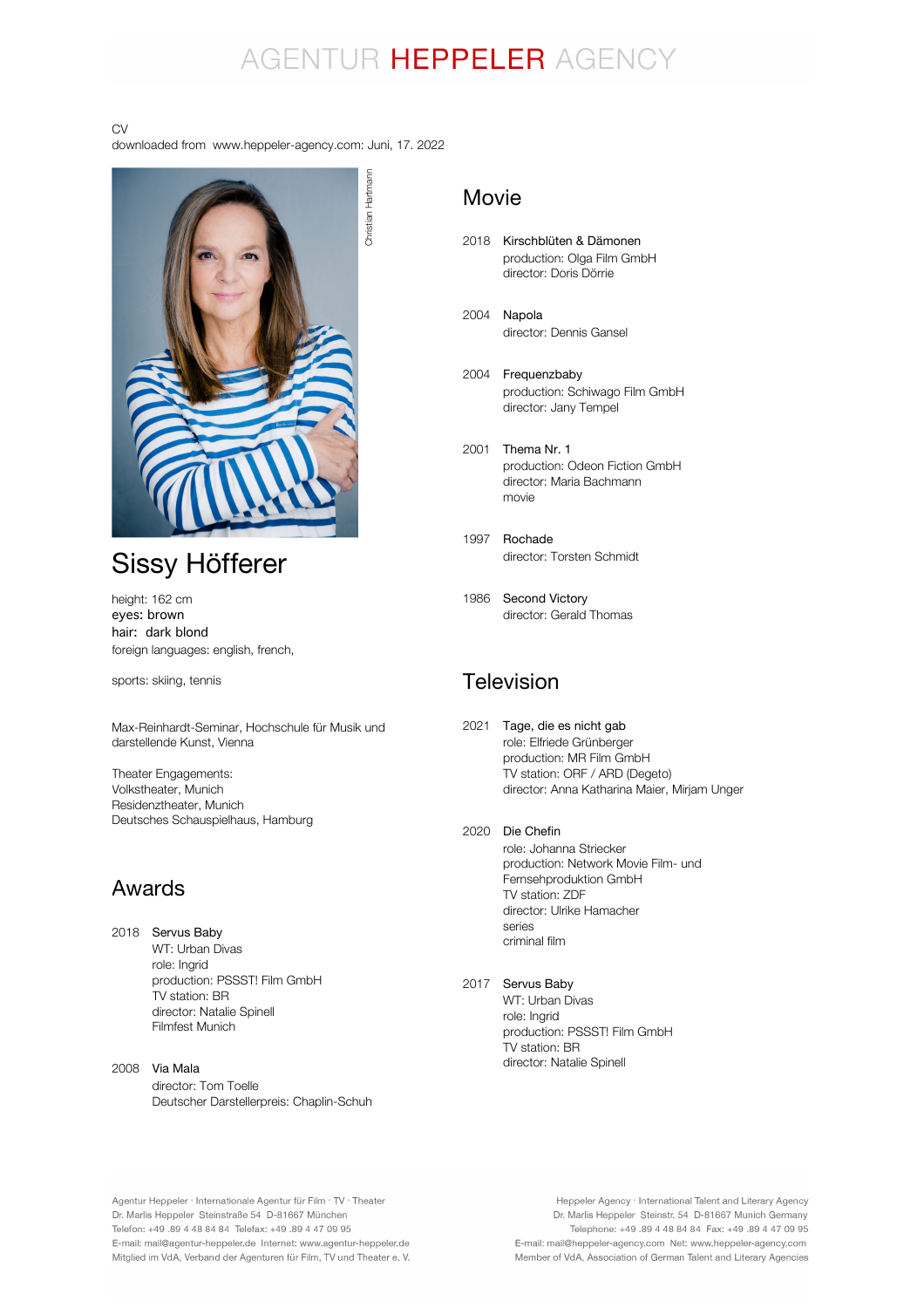CV

2017 WaPo Bodensee role: Ella Meersburg production: Saxonia Media Filmproduktionsgesellschaft mbH TV station: ARD/ SWR director: Raoul W. Heimrich

2016 Bettys Diagnose role: Anja Runge production: Network Movie Film- und Fernsehproduktion GmbH TV station: ZDF director: Joseph Orr

2016 Treibjagd im Dorf role: Amalie production: Film27 Multimedia Produktions GmbH TV station: ORF / ZDF director: Peter Keglevic TV-movie

2016 Die Toten vom Bodensee Die Braut role: Johanna Höflinger production: Graf Filmproduktion GmbH TV station: ZDF director: Hannu Salonen TV-movie criminal film

2015 Soko Köln role: Karin Reuter production: Network Movie Film- und Fernsehproduktion GmbH TV station: ZDF director: Michael Schneider series criminal film

#### 2015 Irenes Bruder - Ein Geheimnis im Dorf WT: Irenes Bruder - Ein Geheimnis im Dorf role: Amalie production: Film27 Multimedia Produktions GmbH TV station: ORF / ZDF director: Peter Keglevic TV-movie drama

#### 2014 Soko Köln (2014) production: Network Movie Film- und Fernsehproduktion GmbH TV station: ZDF series criminal film

2013 Soko Köln role: Karin Reuter production: Network Movie Film- und Fernsehproduktion GmbH TV station: ZDF director: Daniel Helfer/ Ulrike Hamacher/Michael Schneider/ Thorsten Wacker/Christoph Eichhorn/ Sascha Thiel series

criminal film

### 2012 Soko Köln 2012

role: Karin Reuter production: Network Movie Film- und Fernsehproduktion GmbH TV station: ZDF series drama

### 2011 Soko Köln

role: Karin Reuter production: Network Movie Film- und Fernsehproduktion GmbH TV station: ZDF director: Torsten Wacker / Florian Kern series criminal film

2009 Meine Tochter nicht

role: Gabriele Bauer production: Allegro FilmproduktionsgesmbH TV station: SAT.1 director: Wolfgang Murnberger TV-movie drama

### 2008 Soko Köln

- 2010 Fernsehproduktion GmbH production: Network Movie Film- und TV station: ZDF director: Michael Schneider / Sascha Thiel / Daniel Helfer / Ulrike Hamacher u. a. series criminal film

#### 2008 Hinter blinden Fenstern

role: Ann-Kristin Seeliger production: Network Movie Film- und Fernsehproduktion GmbH TV station: ZDF director: Matti Geschonneck TV-movie

### 2007 Soko Köln

role: Karin Reuter production: Network Movie Film- und Fernsehproduktion GmbH TV station: ZDF director: Sascha Thiel series criminal film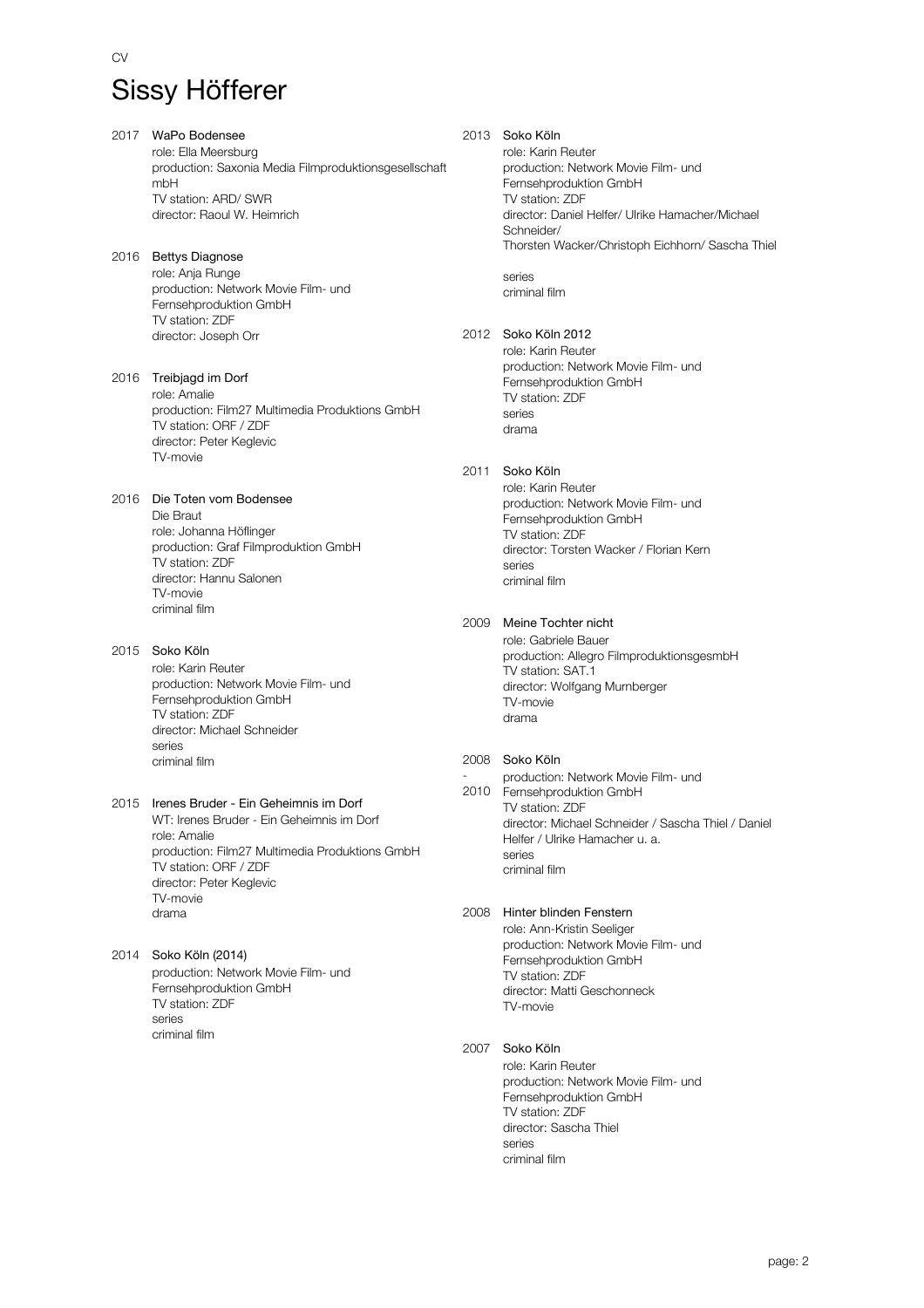2007 Unter Verdacht Die falsche Frau role: André Langer production: Pro GmbH TV station: ZDF director: Isabell Kleefeld TV-movie criminal film 2007 Todssünde WT: Idylle der Hyänen role: Ann-Kristin Seeliger production: Network Movie Film- und Fernsehproduktion GmbH TV station: ZDF director: Matti Geschonneck TV-movie thriller 2006 Um Himmels Willen production: ndF neue deutsche Filmgesellschaft mbH TV station: ARD director: Uli König series 2006 Im Namen des Gesetzes Das Versprechen production: Opal Film TV station: RTL director: Rolf Wellingerhof 2006 Fünf Sterne role: Frau Bodendorf production: ndF neue deutsche Filmgesellschaft mbH TV station: ZDF director: Ulrike Hamacher 2005 Rufer, der Wolf director: Peter Patzak 2005 Liebe Amelie production: Olga Film GmbH TV station: WDR director: Maris Pfeiffer 2005 Der Elefant - Mord verjährt nie Verlorene Jahr production: teamWorx Television & Film GmbH TV station: SAT.1 director: Peter Keglevic 2005 Die Rosenheim-Cops Die Spur des heiligen Antonius production: Bavaria Fiction GmbH TV station: ZDF series criminal film 2005 Der Ermittler Eiskalter Mord production: Monaco Film GmbH TV station: ZDF

2005 Noch einmal zwanzig sein role: Charlotte production: FFP Media GmbH TV station: ARD director: Bettina Wörnle

- 2004 Verbrechen des Professor Capellari Der letzte Vorhang production: Allmedia / Modern Media TV station: ZDF director: Thomas Jauch
- 2004 Verbrechen des Professor Capellari Ein Toter kehrt zurück production: Allmedia / Modern Media TV station: ZDF director: Dirk Regel
- 2003 Verbrechen des Professor Capellari Bittere Schokolade production: Allmedia / Modern Media TV station: ZDF director: Dirk Regel
- 2003 Verbrechen des Professor Capellari Mord und Musik production: Allmedia / Modern Media TV station: ZDF director: Thomas Jauch
- 2003 Polizeiruf 110 Kopf in der Schlinge production: Saxonia Media Filmproduktionsgesellschaft mbH TV station: ARD director: Hartmut Griesmayr TV-movie criminal film
- 2002 Zwei Affären und noch mehr Kinder WT: Regentage production: Dor Film Produktionsgesellschaft mbH TV station: ORF / BR director: Wolfram Paulus TV-movie
- 2002 Die Verbrechen des Professor Capellari Nur ein Selbstmord production: Modern Media Filmproduktion GmbH TV station: ZDF director: Nicolai Müllerschön TV-movie criminal film
- 2002 Die Verbrechen des Professor Capellari Eine ehrenwerte Gesellschaft production: Modern Media Filmproduktion GmbH TV station: ZDF director: Nicolai Müllerschön TV-movie criminal film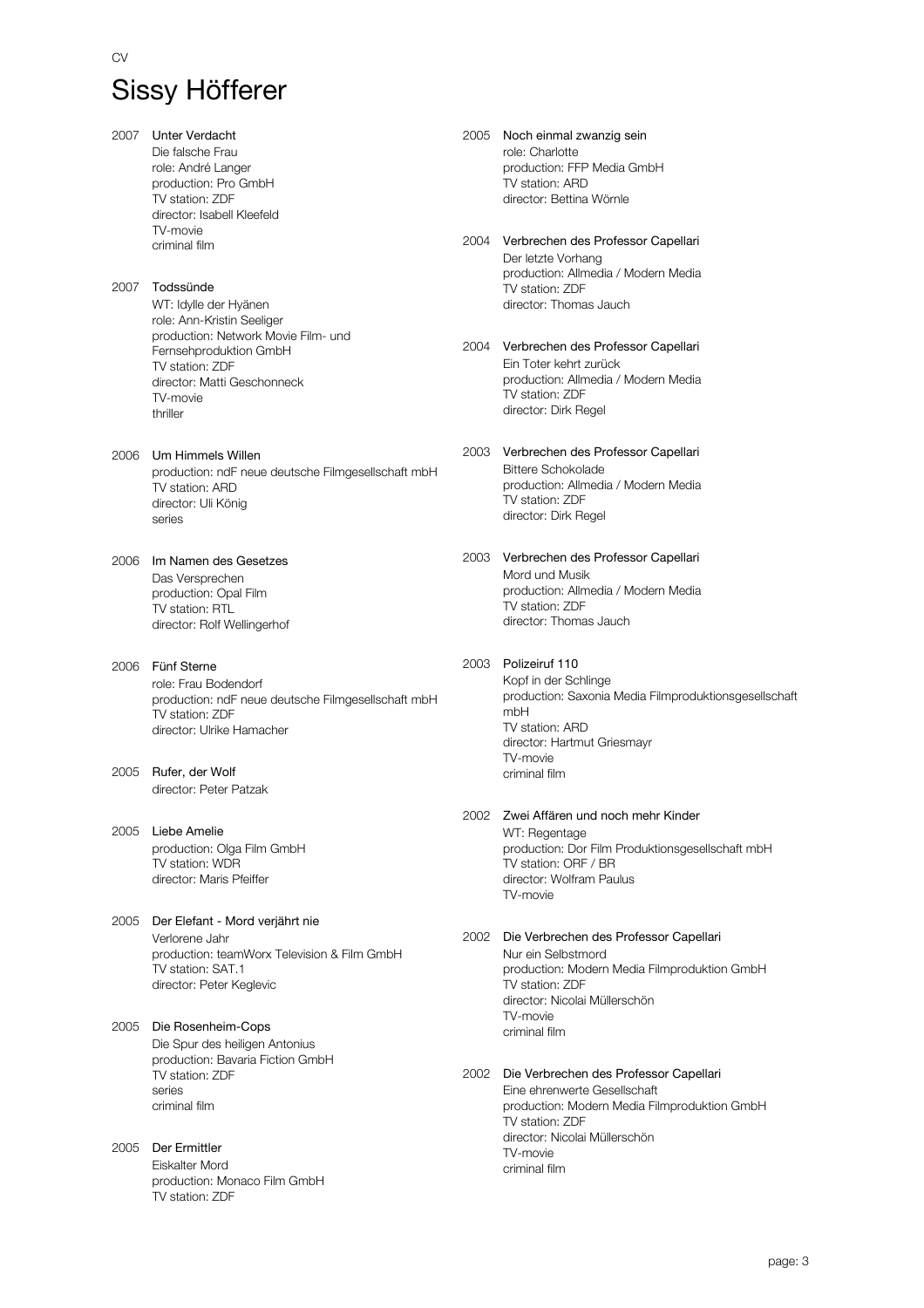CV

- 2002 Die Verbrechen des Professor Capellari Stachel im Fleisch production: Modern Media Filmproduktion GmbH TV station: ZDF director: Nicolai Müllerschön TV-movie criminal film 2002 Regentage director: Wolfram Paulus 2001 Die Verbrechen des Professor Capellari Falsche Freunde production: Modern Media Filmproduktion GmbH TV station: ZDF director: Helmut Metzger TV-movie criminal film 2001 Die Verbrechen des Professor Capellari Tod in der Fremde production: Modern Media Filmproduktion GmbH TV station: ZDF director: Helmut Metzger TV-movie criminal film 2001 Die Verbrechen des Professor Capellari Zerbrechliche Beweise production: Modern Media Filmproduktion GmbH TV station: ZDF director: Christian Görlitz TV-movie criminal film 2001 Die Verbrechen des Professor Capellari Tote schweigen nicht production: Modern Media Filmproduktion GmbH TV station: ZDF director: Helmut Metzger TV-movie criminal film 2001 SOKO 5113 Tot an der Fahne production: UFA Fernsehproduktion GmbH TV station: ZDF TV-movie criminal film 2000 Der Bulle von Tölz **Treibiagd** production: Alexander-Film TV station: SAT.1 director: Walter Bannert series criminal film
- 2000 Tatort Viktualienmarkt production: Bavaria Film GmbH TV station: ARD director: Berthold Mittermayer TV-movie criminal film
- 2000 Die Verbrechen des Professor Capellari Das Traumhaus production: Modern Media Filmproduktion GmbH TV station: ZDF director: Klaus Emmerich TV-movie criminal film
- 1999 Julia Eine ungewöhnliche Frau production: Dor Film TV station: ARD / ORF director: Walter Bannert
- 1999 Die Verbrechen des Professor Capellari In eigener Sache production: Modern Media Filmproduktion GmbH TV station: ZDF director: Helmut Metzger TV-movie criminal film
- 1999 Siska Am seidenen Faden production: NMF TV station: ZDF
- 1998 Geschichten aus dem Leben Feine Kundschaft director: Franz Xaver Bogner
- 1997 Der Wald director: Hartmut Griesmayr
- 1997 Das Hochzeitsgeschenk director: Bernd Böhlich
- 1996 Rosamunde Pilcher Das Haus an der Küste TV station: ZDF director: Dieter Kehler
- 1996 Nach uns die Sintflut production: Filmpool TV station: WDR / arte director: Sigi Rothemund
- 1996 Schmetterlingsgefühle director: Peter Patzak
- 1996 Kurklinik Rosenau Zwischen Hoffen und Bangen director: Herrmann Zschoche